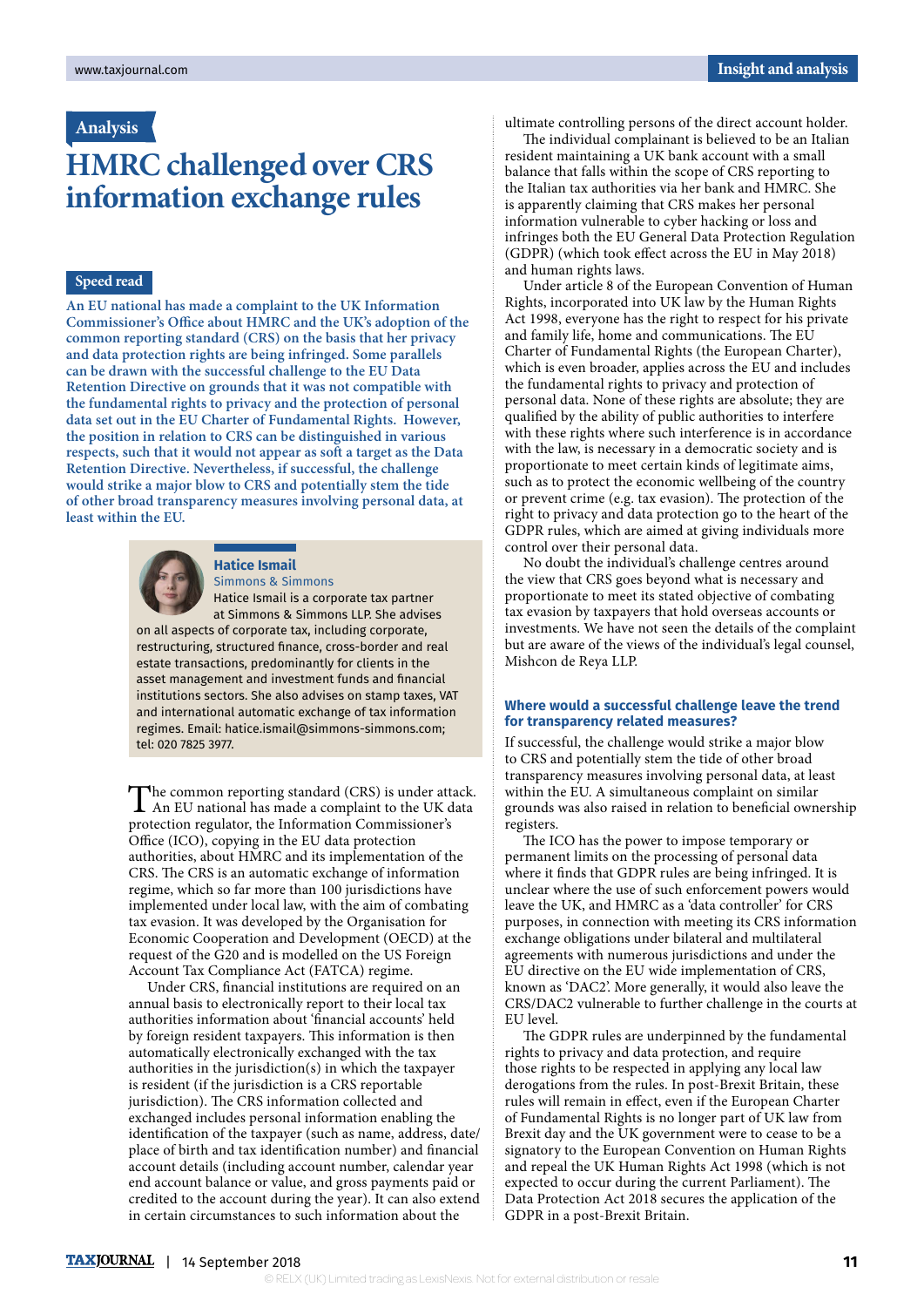#### **Could the challenge pave the way for CRS to be struck down altogether?**

There is precedent for a challenge on similar grounds succeeding. In 2014, the CJEU held, in *Digital Rights Ireland* and *Seitlinger and Others* (joined cases C-293/12 and C-594/12), following references from Austrian and Irish courts, that the Data Retention Directive (2006/24/EC) was invalid on the basis that the interference it caused with the fundamental rights of privacy and protection of data laid out in the European Charter was disproportionate, and the court also raised data security concerns. That directive required member states to adopt laws requiring electronic communications service providers to retain certain types of traffic, location and subscriber generated data for a period of between six and 24 months to enable the data to be available for the purposes of the investigation, detection and prosecution of serious crime by public authorities and law enforcement authorities. Although the directive had a legitimate aim (i.e. the investigation, detection and prosecution of serious crime), its provisions were held to be a disproportionate restriction on the rights of individuals to privacy and the protection of their personal data. The CJEU particularly criticised the following aspects of the directive:

- $\bullet$  The data retention provisions compromised the essence of the fundamental right to a private life without being limited to what was strictly necessary as they affected almost all EU citizens and means of electronic communication in a general and comprehensive manner, without any differentiation, limitation or exception, and without a link between the behaviour of an individual and serious crime.
- The directive did not restrict access to and use of the data for strictly law enforcement and public security reasons.
- The directive did not require access to the data to be subject to prior independent review by a court or other administrative body.
- $\bullet$  The directive did not ensure compliance with data security requirements, as it did not require the retention of the data within the EU, impose specific safeguards to ensure effective protection of the data against the risk of abuse and unlawful access and use, or ensure the irreversible destruction of the data at the end of the retention period.

Some parallels can be drawn between the kinds of issues that contributed to the CJEU's ruling that the EU Retention Directive was not compatible with the EU charter on fundamental rights to privacy and the protection of personal data, and findings in later relevant cases, and the CRS/DAC2 regime (including as implemented in the UK). However, the position in relation to CRS/DAC2 is less clear cut and can be distinguished in various respects.

#### **How vulnerable is the CRS regime?**

The CRS/DAC2 does require the exchange of certain information on a broad range of people with the aim of detecting and preventing tax evasion. However, the scope of the reporting is not without limitation or exception, as the reporting is generally limited to cover taxpayers resident in 'reportable jurisdictions' and is subject to exceptions relating to certain perceived low risk categories of financial account holders and types of financial account. Unlike under FATCA, there is generally no materiality or 'de minimis' threshold to weed out low

value/balance accounts; however, the rationale for this is to prevent the reporting rules being circumvented through the use of multiple low value/balance accounts with different financial institutions.

The information reported is arguably not sufficiently aligned with a taxpayer's actual obligation to pay tax in its home jurisdiction in relation to its relevant overseas financial accounts; nor is it linked to any circumstances or behaviour that indicates that tax is actually being evaded. However, it would not be possible to require a financial institution to understand and report on the basis of an overseas investor/customer's specific tax obligations and tax position. Indeed, any attempt to require such an approach to be taken would inevitably be more intrusive to investors/customers that hold the financial accounts.

This does mean that there is scope for reports to be made that are essentially 'false positives' because the payments made to, and the account balance/value of, the financial account do not equate to taxable income or gains of the taxpayer reported on. An extreme example of this includes a passive entity's financial accounts, where the individual controlling persons are required to be identified and reported on if resident in a reportable jurisdiction and the only such identifiable person is the 'senior managing official' (such as the managing director), who is unlikely to owe tax in respect of the financial account.

Some parallels can be drawn between the kinds of issues that contributed to the CJEU's ruling that the EU Retention Directive was not compatible with the EU charter on fundamental rights to privacy and the protection of personal data

The CRS reportable information is modelled on FATCA, which was designed to be aligned to US tax obligations and not the varied local tax obligations applicable in participating jurisdictions; however, the information reported could be viewed as sufficiently limited and necessary for the purposes of the legitimate aims of the measures. In particular, it is difficult to see reporting of income and redemption/sale proceeds as excessive or irrelevant to any local tax regime. Even if the account balance or value reportable is not connected to a specific tax liability (because the taxpayer reported on is not resident in a jurisdiction that levies a wealth tax), this information is still relevant for the purposes of ensuring that capital is not hidden overseas, even if that capital is not immediately taxable.

Although the CRS regime applies to financial accounts irrespective of any suspicions of any tax evasion, the regime at least excludes low risk financial account holders and accounts. Without tax authorities using CRS to learn of the existence of overseas financial accounts, it is difficult to see how such a suspicion of related tax evasion could arise except in a very small number of cases.

The CRS regime needs to be broad in nature and scope to achieve its intended objective. Blanket privacy facilitates tax evasion; and arguably the previous or other existing regimes that enable tax authorities to obtain information about overseas financial accounts are